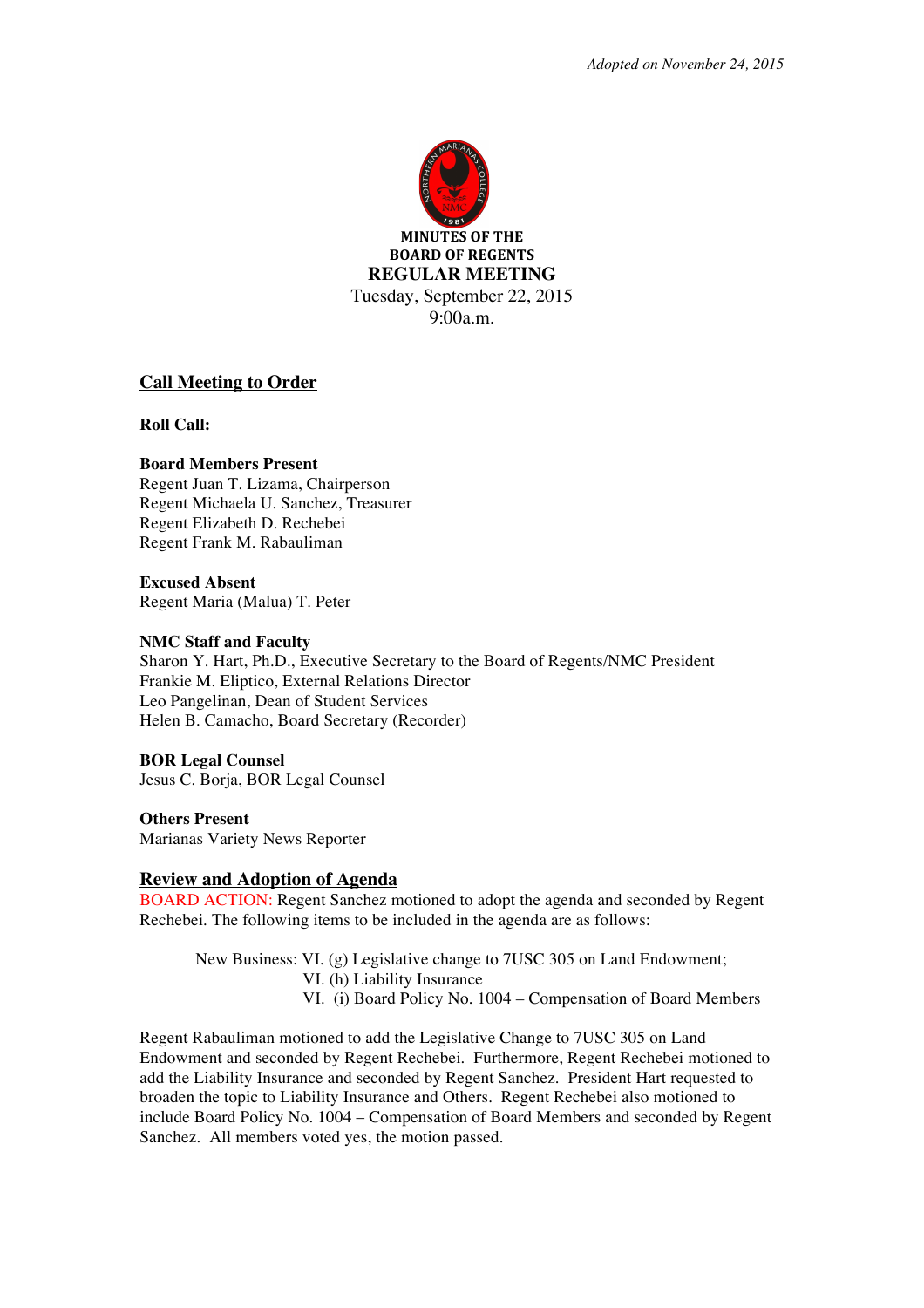## **Review and Adoption of Minutes May 22, 2015 Regular Meeting:**

Some corrections noted:

- 1. Regent Rechebei was present during the May 22, 2015 Regular Meeting but not for the continuation on May 26, 2015.
- 2. Adhoc Committee report was entered for the record.

Regent Rabauliman motioned to adopt the minutes and seconded by Regent Sanchez. Regent Rechebei abstained. There were some discussions about the minutes and that it needed to reflect accurately that the board went into executive session. President Hart noted that there was no second to the motion to go into executive session. Regent Rechebei noted for the record that she was present on the May 22, 2015 and was not present for the continuation on May 26, 2015.

After much discussion, Regent Rechebei recommended to table the minutes. Regent Rabauliman followed by recalling his earlier motion. Chairperson Lizama felt that it would be prudent for the board to make its review and adopt the minutes in a timely manner. Counsel Borja clarified for the board that the law requires before a board goes into executive session that it be moved and seconded and voted on. Counsel Borja recommended to the board that if it was an error that nobody seconded the motion then all the board would need to do is move to ratify that action so that its clear that the action taken during that executive session is to be considered as being seconded. Chairperson Lizama had a suggestion for Counsel Borja to formulate his opinion as to how the board will want the record to reflect at the next meeting in regards to this particular minutes. After much discussion, the board agreed to table the minutes for its next meeting.

Chairperson Lizama called for adoption of the minutes. There was no response. The motion did not pass. Counsel Borja cautioned the board from adopting the minutes today that between now and the next meeting that it is corrected; somebody may use it against the interest of NMC. After much discussion, the board agreed to table the minutes. It was also suggested to table the June 25, 2015 and July 24, 2015 meeting minutes.

### **June 25, 2015 Regular Meeting:**

Tabled.

**July 24, 2015 Regular Meeting:** Tabled.

**Public Comments**  None.

### **Chairperson's Report**

No report from Chairperson Lizama. He welcomed and thanked everyone for attending today's meeting.

#### **Executive Session**

Regent Rechebei motioned to move into executive session and seconded by Regent Rabauliman. However, the motion did not pass and suggested to wait until the end of the agenda.

### **Reports and Actions of Committees**

#### **Fiscal Committee Report:**

Regent Rabauliman, Committee Chair provided an update. He noted the following: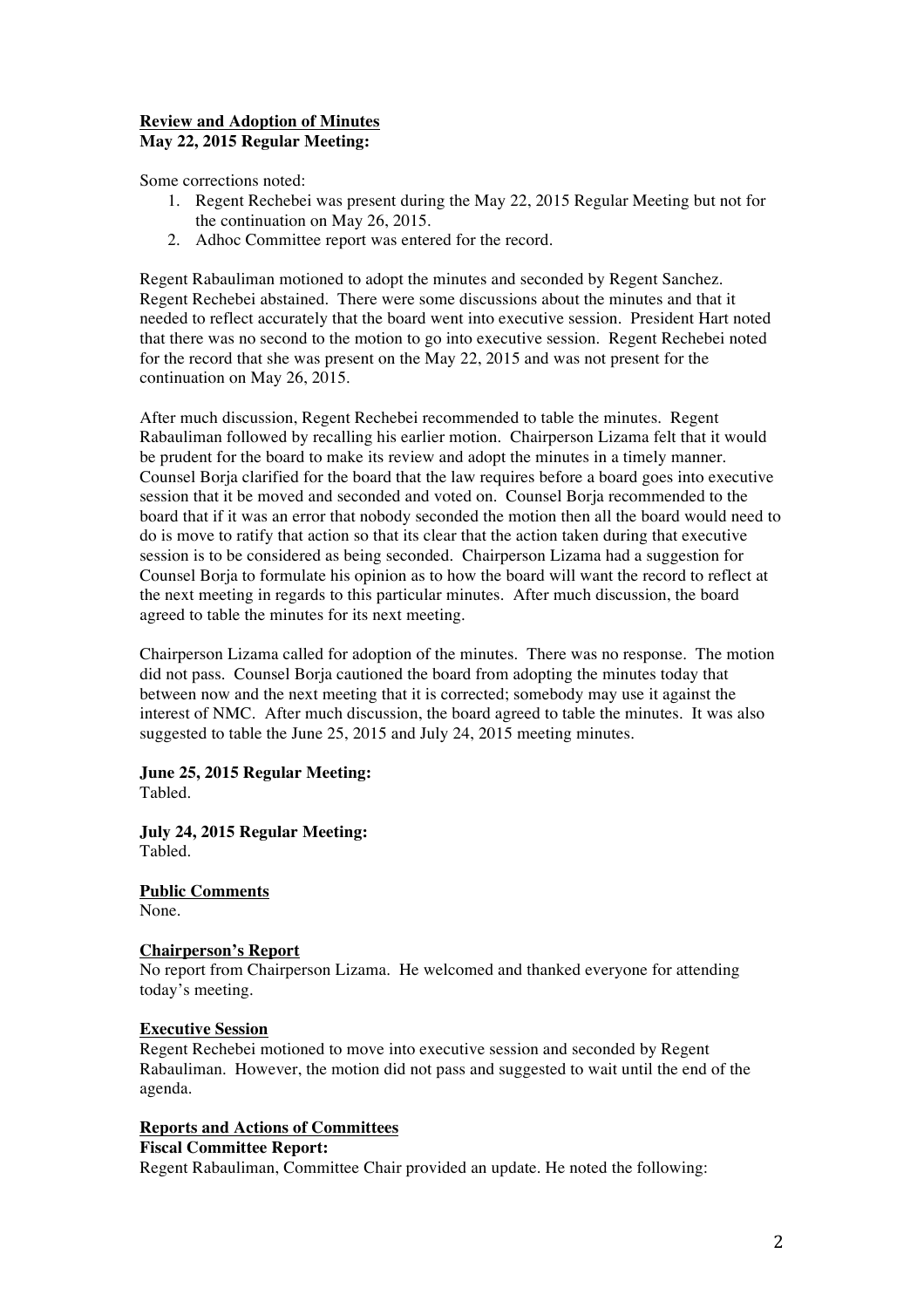- 1. Smith Barney reported that it is closing business at the end of the calendar year (December 31, 2015). Smith Barney will no longer manage clients all over the world including NMC. The board needs to take action before the end of October.
- 2. Legislative change to 7 USC 305 on Land Endowment
- 3. FY2016 Operations Budget

#### **Smith Barney Report**

BOARD ACTION: Regent Rechebei motioned to put out an RFP in relation to the investment monies of \$800,000 or the amount that's in the account and seconded by Regent Rabauliman. All members voted yes, the motion passed.

BOARD ACTION: Regent Rechebei motioned for a resolution encouraging the foundation board to also do an RFP for the Endowment funds and seconded by Regent Sanchez. All members voted yes, the motion passed.

For the record, Chairperson Lizama recommended that Regents Rabauliman and Rechebei attend the upcoming Asia Pacific Association for Fiduciary Studies (APAFS) in Manila, Philippines.

#### **Legislative change to 7USC 305 on Land Endowment**

BOARD ACTION: Regent Rabauliman motioned to support the amendment of the land endowment interest. There was no second. The motion did not pass. Regent Rechebei thanked President Hart for making the effort.

For the record Chairperson Lizama called for a short break at 11:09a.m. Break ended at 11:22a.m and Chairperson Lizama called the meeting back to order. All members were present.

#### **FY2016 Operations Budget**

BOARD ACTION: Regent Rabauliman motioned to table this item and seconded by Regent Rechebei. All members voted yes, the motion passed. For the record, Regent Rabauliman call a meeting to go over the new information that was provided by the college. Subsequently, the board will have to meet before the fiscal year ends.

# **Board Policy No. 1004 – Compensation of Board Members**

BOARD ACTION: Regent Rabauliman motioned to table this item and seconded by Regent Rechebei. All members voted yes, the motion passed.

### **Liability Insurance and Others**

BOARD ACTION: Regent Rechebei motioned to task the CFO to come up with more information regarding the subject and seconded by Regent Rabauliman. All members voted yes, the motion passed.

#### **Suspend the order of Business**

BOARD ACTION: Regent Sanchez motioned to suspend the order and seconded by Regent Rechebei. All members voted yes, the motion passed.

#### **Program Committee Report:**

# **Board Policy No. 4008 – Student Grievances and Complaints**

BOARD ACTION: Regent Sanchez motioned to adopt Board Policy No. 4008 – Student Grievances and Complaints as amended and seconded by Regent Rechebei. Discussion: It was recommended by the Chair that a more direct approach would be for the complaint to be reported to the board. And the chair of the board will immediately report it to the Personnel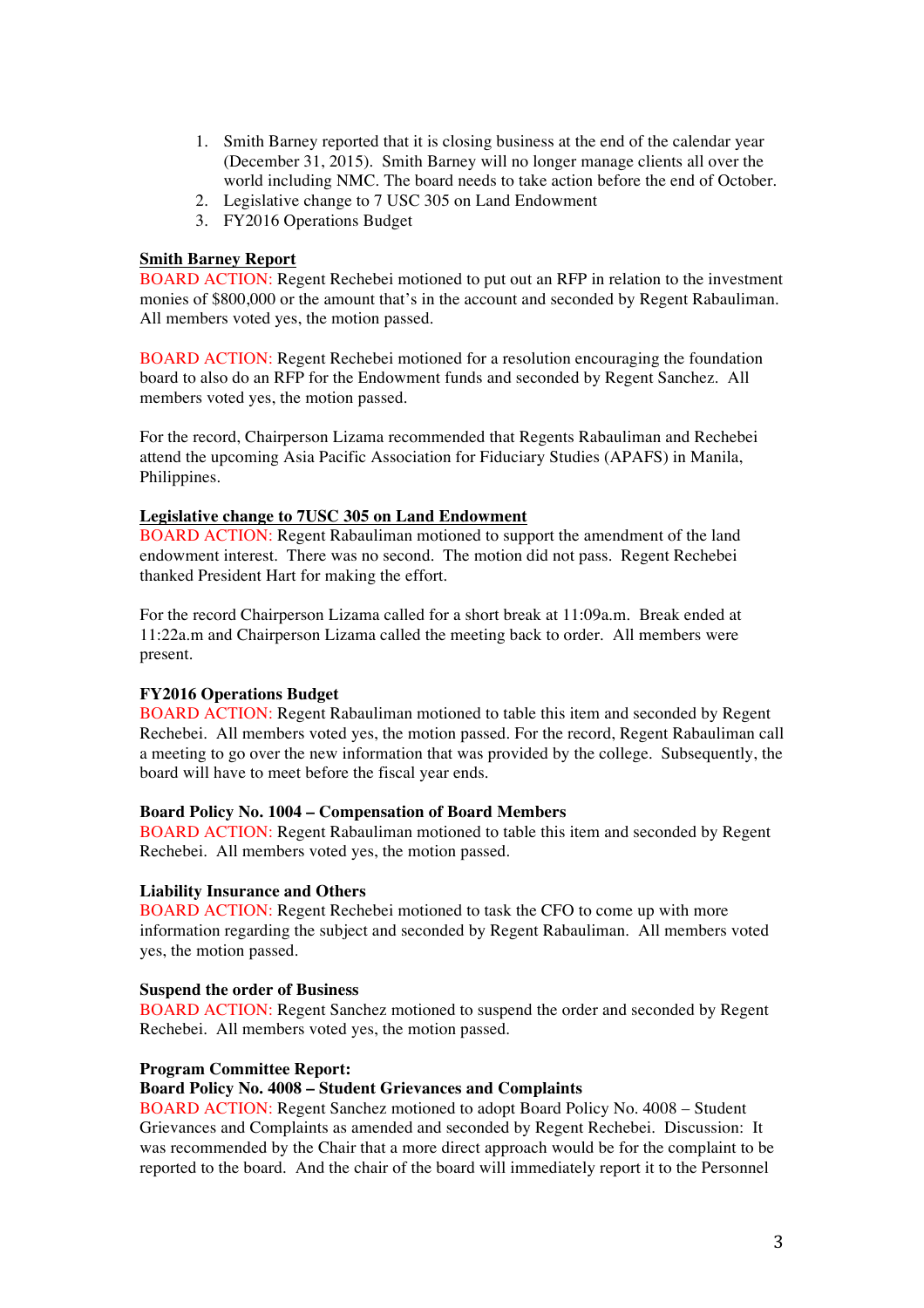committee chair. Regent Rechebei added the recommendation to the motion. All members voted yes, the motion passed.

### **Adhoc Committee (Legislations)**

Chairperson Lizama appointed Regent Rabauliman to serve as Chair of the Adhoc Committee on legislations.

#### **Personnel Committee Report:**

### **Encourages the college to come up with hazardous pay during the hazardous clean up Post Typhoon Soudelor**

BOARD ACTION: Chairperson Lizama motioned the support of compensating hardworking employees of the institution as evidenced by their involvements in the aftermath of the disaster; the college will follow the CNMI code and seconded by Regent Rabauliman. All members voted yes, the motion passed. Dean Dave added that the college staff is appreciative of the board's action today.

#### **BOR Resolution for John Guerrero and other individuals**

Chairperson Lizama recommended a BOR Resolution be given to Mr. John Guerrero and for other individuals for all his hard work during this time.

BOARD ACTION: Regent Lizama motioned and seconded by Regent Sanchez. All members voted yes, the motion passed.

#### **AdHoc Committee Report:**

A handout was provided.

Chairperson Lizama made some recommendations: Shall be annual regular meetings as follows; no more than 3 Special meetings annually; Annual meetings to elect officers. BOARD ACTION: Regent Rechebei motioned to adopt the Ad-Hoc committee report and seconded by Regent Sanchez.

#### Recommendations:

- 1. Bi-monthly regular meetings.
- 2. Entertain programs; meet with the student body and faculty (once or twice a year); board travel (inter-island board meetings to coincide with island events).
- 3. Audit committee to remain with the fiscal committee until such time there are new members.
- 4. Communication with WASC is allowed to anyone including the board but it is recommended to go through the Accreditation Liaison Officer (ALO).
- 5. Start at looking at possible conflicts of interests among board members and the college.
- 6. Policy guidelines from WASC i.e Evaluation of the President; 360 Evaluation).

#### Regent Rechebei concluded her report.

For the record, Regent Rabauliman is excused at 12:13p.m. He had to leave for another meeting.

### **TSL Resolution**

BOARD ACTION: Regent Rechebei motioned to ratify the resolution and seconded by Regent Sanchez. All members voted yes, the motion passed.

### **Legal Review of NMC Foundation**

Tabled.

#### **NMTI Board meeting plan with the BOR**

The college will coordinate a meeting between the NMTI Board and NMC Board of Regents.